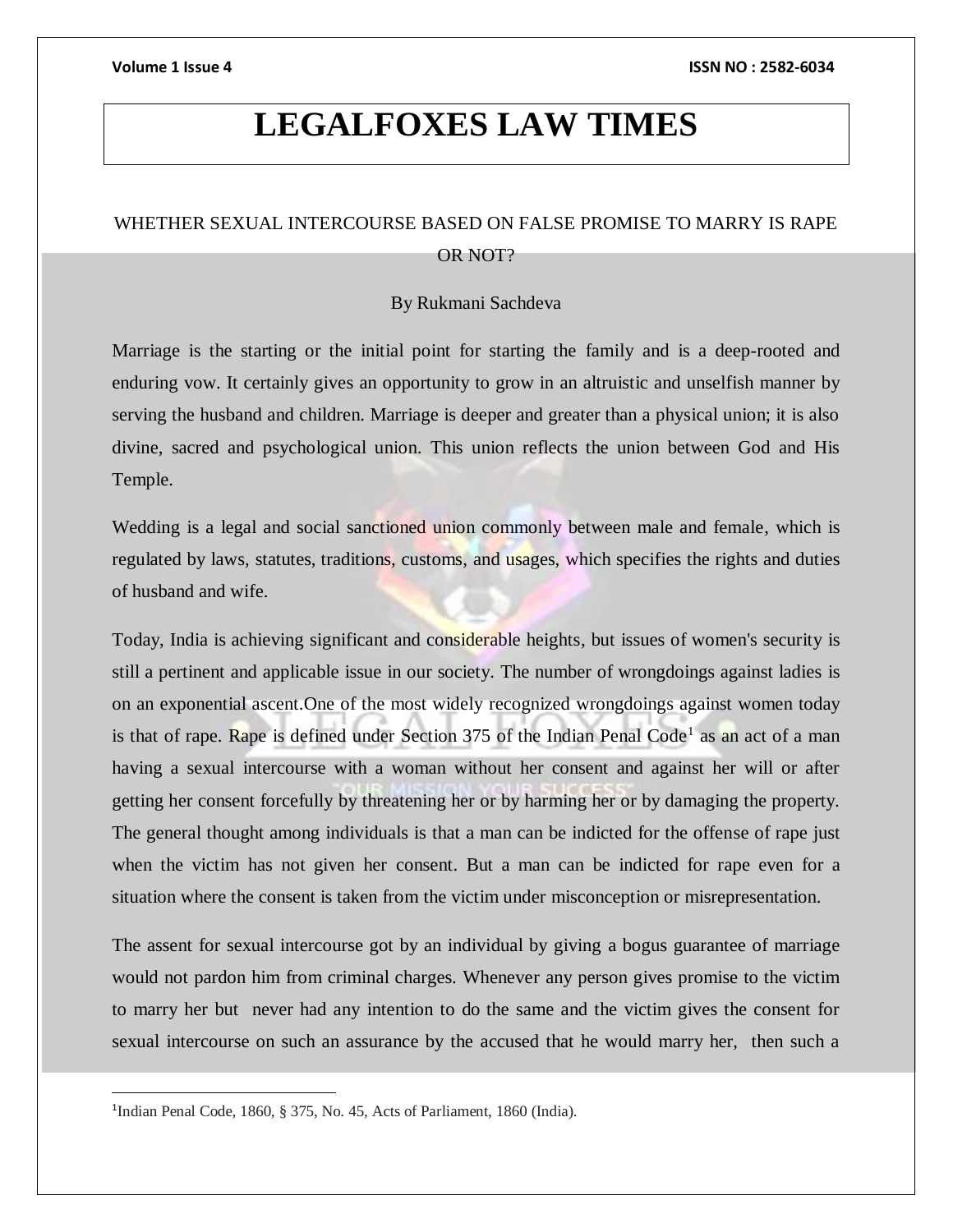### **Volume 1 Issue 4 ISSN NO : 2582-6034**

consent can be said to be a consent obtained on a misconception of fact as per Section 90 of the Indian Panel Code,1860 and in such a case, consent would not be the excuse for the offender and such an offender can be said to have committed the rape as defined under Section 375 of the Indian Panel Code, and can be convicted for the offence under Section 376 of the IPC.

Section 90 of Indian Penal Code<sup>2</sup> explains consent given under fear or misconception. And section 375 of Indian Penal code defines the committal of rape in detail.

In the well-known case KainiRajan v. State of Kerala<sup>3</sup> the Hon'ble Supreme Court of India clarified and gave a detail of the fundamentals and parameters of the offense of rape by stating that section 375 of Indian Penal Code defines rape, which demonstrates that the primary clause works, where the lady is in control of her senses, and in this way, capable for consenting still the act has been done without her will; and second, where it is performed without her consent; the third, fourth and fifth, when there is consent, yet it isn't such consent which excuses the offender , since it has been attained by placing her on any individual in whom she is interested in fear of death or of hurt. Against her will would mean that the act has been performed despite the opposition of woman. Interpretation of consent can be drawn on the given evidence and probabilities of the case. Permission is also stated as an act of reason connected with deliberation.

It indicates an operative will in the mind of an individual to allow the doing of a said act. Section 90 of Indian Penal Code doesn't define consent but it gives the detail as to what is not consent. one of essentials of Section 375 IPC, requires wilful consent and precipitation not just after the activity of insight dependent on the information on the criticalness and good nature of the demonstration yet in the wake of having completely practiced the decision among opposition and consent. whether there was consent or not, is to be discovered and ascertained with a very careful study of all the relevant circumstances and with cautious investigation of every single pertinent situation

2 Indian Penal Code, 1860, § 90, No. 45, Acts of Parliament, 1860 (India). 3 (2013) 9 SCC 113-A

l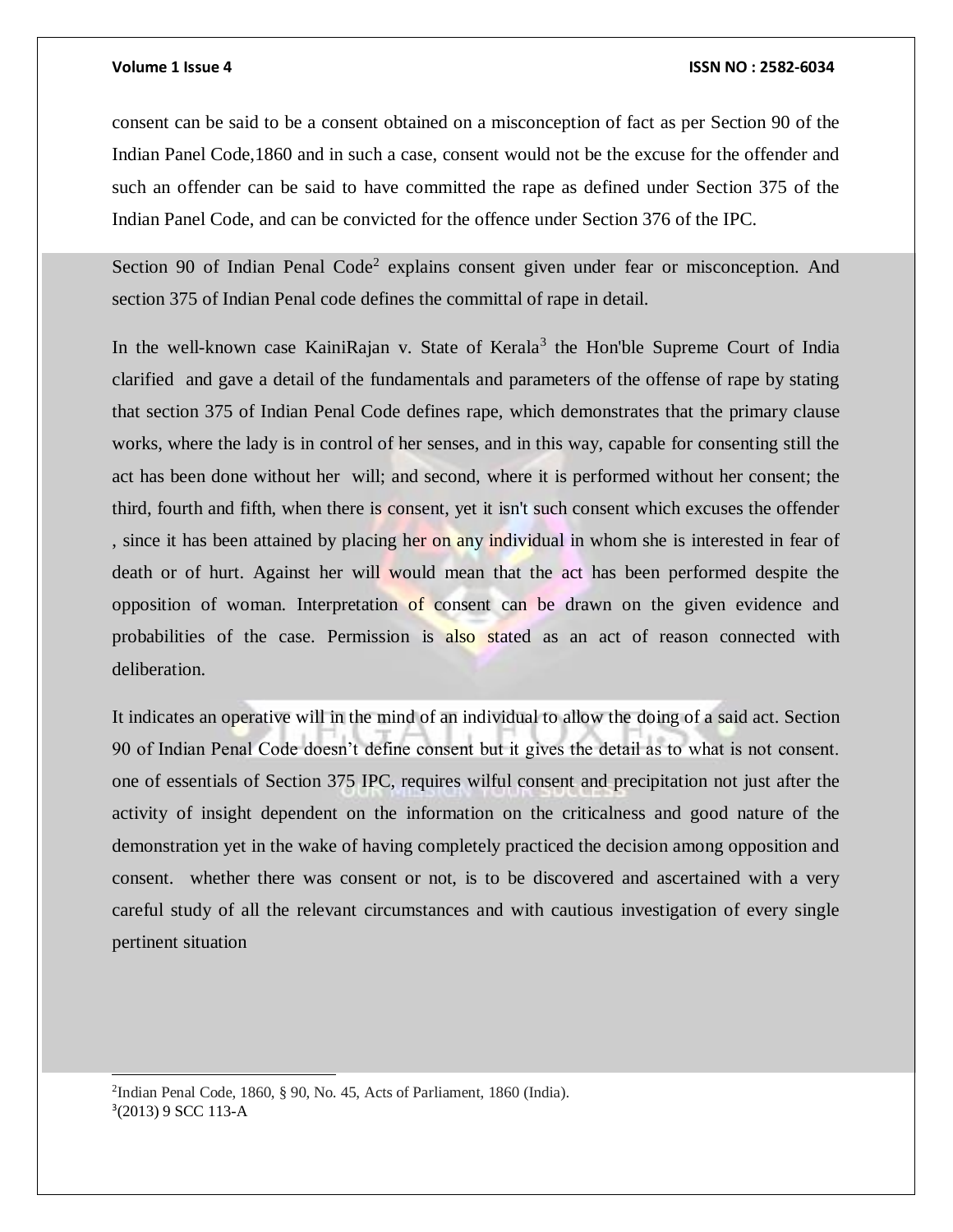### **Volume 1 Issue 4 ISSN NO : 2582-6034**

In the noteworthy judgement of Deepak Gulati v. state of Haryana<sup>4</sup> Hon'ble Supreme court stated that consent can be express or implied, coerced or mistaken, obtained through a will or through deceit. Consent is an act of reason, joined by consideration, the mind gauging, as in parity, the great and wickedness on each side. There is a reasonable distinction among rape and consensual sex. For a situation like this, the court should cautiously look at whether the culprit had wanted to marry the victim in question, or had mala fide thought processes, and had made a bogus guarantee or false promise with this impact just to fulfill his desire or lust, as the latter falls within the ambit of cheating and deception.

In another case of State of UP V. Naushad,<sup>5</sup> the victim has deposed on record that the culprit in the given case promised a wedding with her and asked her to have sexual intercourse with him. She though that he have promised to marry her and due to the same she said yes for the sexual intercourse after that she got pregnant, and his family refused to marry him with the victim and said no for the same on the ground that she is of bad character. Hon'ble Supreme court in this case convicted the accused under section 376 of Indian Penal Code,1860 and he stated that consent given under fear or misconception is not a consent as per section 90 of Indian Penal Code. And in the present case, the consent has been given as a consequence of a misconception, and the same is vitiated.

On April 13th ,2019 The hon'ble Supreme Court gave the landmark judgement in the case Anurag Soni Vs. State of Chhattisgarh<sup>6</sup> that sexual intercourse on the pretext of promise to marry the victim is rape and harm to the integrity and respect of the lady. A bench of Hon'ble Justices L Nageswara Rao and MR Shah in their recent judgment observed and explained that rape harms a woman's pride and honor. Even if for the matter of fact the lady and her rapist have already well settled in their own lives and dealing good with their families, it could not be observed or regarded as a ground to have the crime be null, invalid, and void.

As indicated by the court a fake promise to marry for engaging in sexual relations isn't just a hit to the respect of a ladies but also insults her regard and pride.

 $4(2013)$  7 SCC 675

<sup>5</sup> (2013) 16 SCC 651

<sup>6</sup> Criminal Appeal No. 629 of 2019 arising out of SLP (Criminal) No. 618/2019 DOD 09.04.2019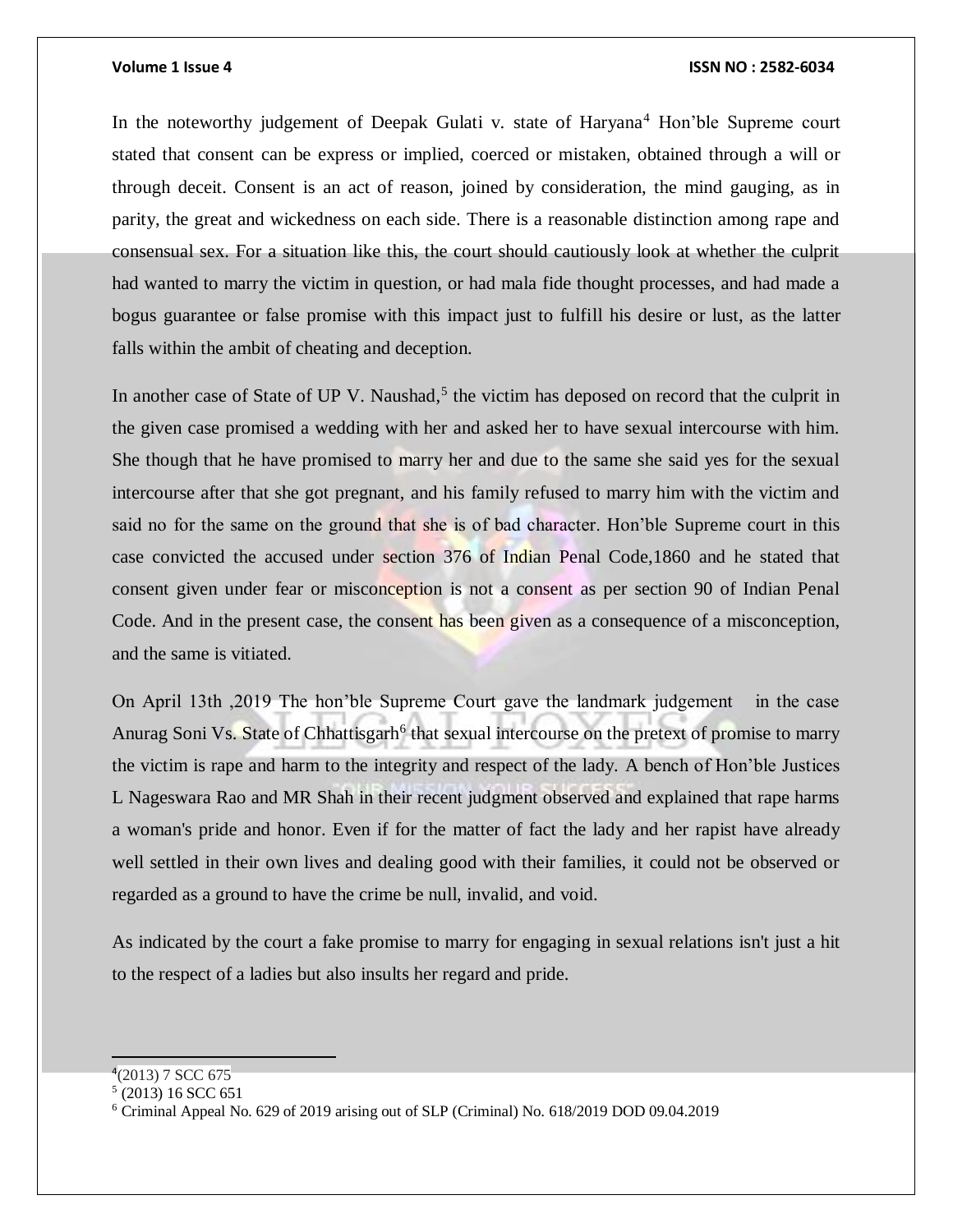### **Volume 1 Issue 4 ISSN NO : 2582-6034**

The judgment went ahead a case enlisted by a woman blaming a Chhattisgarh-based specialist for raping her in 2013. The lady, an inhabitant of Koni, Bilaspur, was familiar with the respondent since 2009 and had a relationship. The respondent had vowed or promised to wed her and their families were in the grip of this.

The accused was, nonetheless, drawn into an alternate woman though he was in the relationship with the victim. He later broke his promise to the person in question and married the other woman with whom he was engaged. An FIR was registered against the accused and he was censured of rape. Criminal Appeal No. 629 of 2019 arising out of SLP (Criminal) No. 618/2019 DOD 09.04.2019 (2013) 16 SCC 651

The Hon'ble High Court convicted the accused and punished him with 10 years of rigorous imprisonment. The accused approached the Hon'ble Supreme court challenging the High court's decision.

The apex court observed that all the evidences and proof which were presented during the trial had established that accused never actually had the intention to marry the victim and promised her for marriage for establishing a sexual relationship with her. Court held this as rape and held that a rapist must face the consequences of the crime he had done.

The court observed and noted that this case is a clear case of cheating and deception, and if the accused would have made this thing clear to the victim that he never wants to marry her, then she would not have established a sexual relationship with him.

*COSSS* 

Nevertheless, the hon'ble court decreased the accused's sentence to seven years of imprisonment.

Rape enduringly affects the lives of the victims. And in most of cases, it's not only the victim who faces the brutal and calamitous consequences of sexual violence and rape, but also the family suffers from pain and consequences. In a male centric culture like India where the women have low status, the individuals firmly associated with the person in question, particularly the family is additionally influenced because of the antagonistic social responses. Survivors of sexual savagery experience a wide scope of physical and mental issues. Rape makes the greatest distress, misery and embarrassment to the person in question and her family. This is why, merely because the accused is married to another woman and/or even the victim is subsequently married